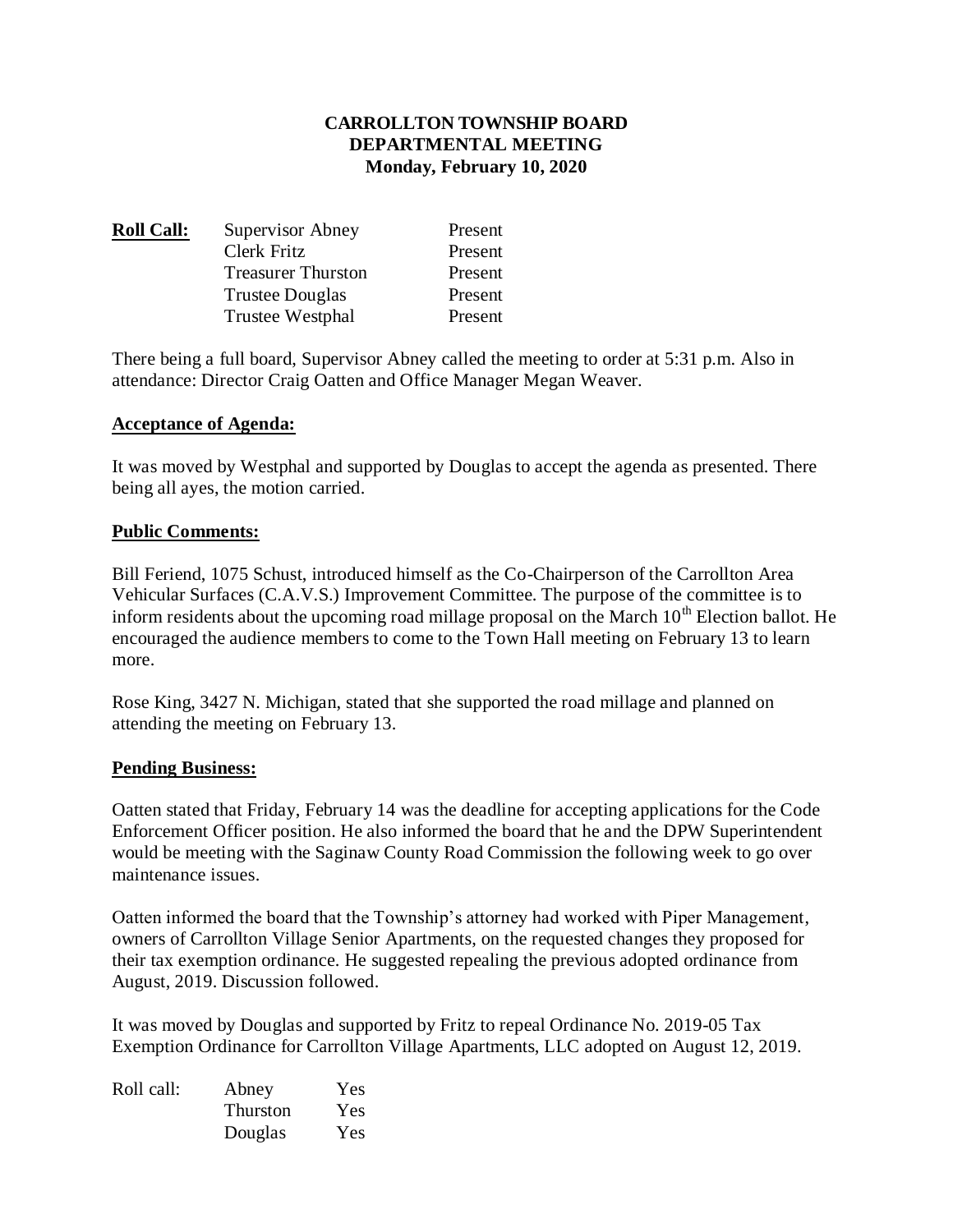Westphal Yes Fritz Yes

There being all ayes, the ordinance was repealed.

It was moved by Abney and supported by Thurston to adopt Ordinance No. 2020-01 Tax Exemption Ordinance for Carrollton Village Senior Apartments (copy attached).

| <b>Thurston</b> | Yes |
|-----------------|-----|
| Douglas         | Yes |
| Westphal        | Yes |
| Fritz           | Yes |
| Abney           | Yes |
|                 |     |

There being all ayes, the ordinance was adopted.

Abney and Douglas discussed their visit to Carrollton Village the previous week. Douglas stated that the residents mentioned that they feel somewhat disconnected from the rest of the Township. Since they don't receive individual utility or tax bills, they don't receive the Township Director newsletter or other pertinent information that the Township sends out. They also would like to be a part of the Neighborhood Watch meetings; however, with no local bus service and most of the residents not able to drive, they are not able to attend the quarterly meetings.

Abney suggested that the next Neighborhood Watch meeting be held at Carrollton Village Apartments. Westphal replied that there was already a standing relationship with Messiah Lutheran Church as the meeting location host. Abney responded that the next meeting wasn't until April 14 and there was plenty of time to notify residents of the location change. Much discussion followed. Oatten stated that he would contact the manager at the apartments to discuss possibly holding an upcoming meeting there.

### **New Business:**

It was moved by Abney and supported by Douglas to approve the Carrollton Township Master Plan Draft as recommended by the Planning Commission. There being all ayes, the motion carried.

Weaver stated that the budget public hearings needed to be set for March 23. She also asked the board members if the March 9 Departmental meeting could be moved to later in the week due to preparation for the March 10 Presidential Primary Election. Discussion followed. It was moved by Abney and supported by Thurston to cancel the March 9 Departmental meeting and reschedule for Thursday, March 12, 2020 at 5:30 p.m. and to set the Fiscal Year 2020-2021 Budget Public Hearings for Monday, March 23, 2020. There being all ayes, the motion carried.

### **Public Comments:**

Bill Feriend, 1075 Schust, stated in reference to the discussion about Carrollton Village residents not having a local bus service – the schools had just recently worked out a contract with Saginaw